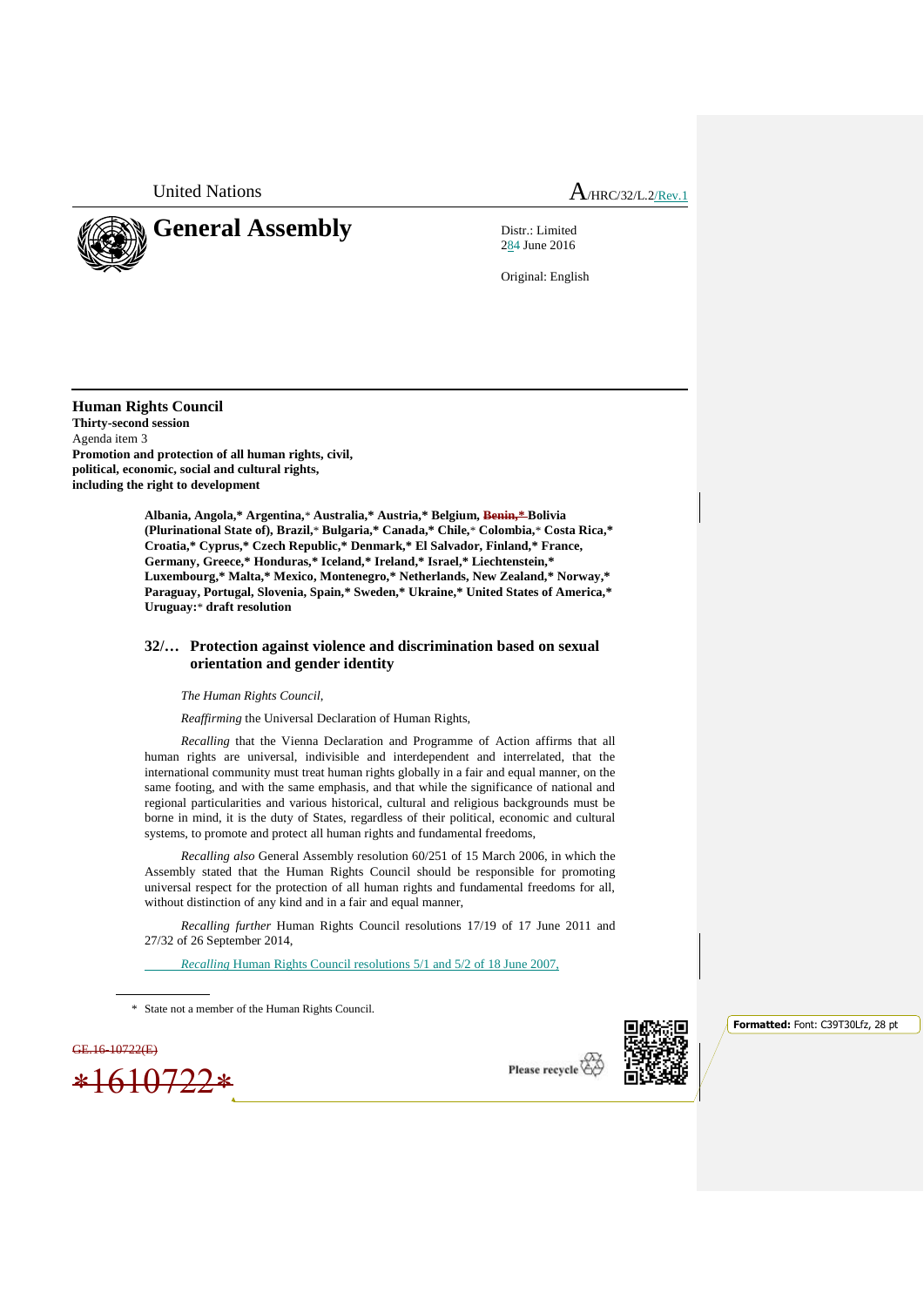1. *Reaffirms* that all human beings are born free and equal in dignity and rights and that everyone is entitled to all the rights and freedoms set forth in the Universal Declaration of Human Rights, without distinction of any kind, such as race, colour, sex, language, religion, political or other opinion, national or social origin, property, birth or other status;

2. Strongly *dDeplores* acts of violence and discrimination, in all regions of the world, committed against individuals because of their sexual orientation or gender identity;

3. *Decides* to appoint, for a period of three years, an Independent Expert on protection against violence and discrimination based on sexual orientation and gender identity, with the following mandate:

To assess the implementation of existing international human rights laws and standards instruments with regard to ways to overcome violence and discrimination against persons on the basis of their sexual orientation or gender identity, while identifying both best practices and gaps;

(*b*) To raise awareness of violence and discrimination against persons on the basis of their sexual orientation or gender identity, and to identify and address the root of such violationscauses of violence and discrimination;

(*c*) To engage in dialogue and to consult with States and other relevant stakeholders, including United Nations agencies, programmes and funds, regional human rights mechanisms, national human rights institutions, civil society organizations and academic institutions;

To work in cooperation with States in order to foster the implementation of measures that contribute to the protection of all persons against violence and discrimination based on sexual orientation and gender identity;

(*e*) To address the multiple, intersecting and aggravated forms of violence and discrimination faced by persons on the basis of their sexual orientation and gender identity;

(*f*) To conduct, facilitate and support the provision of advisory services, technical assistance, capacity-building and international cooperation in support of national efforts to combat violence and discrimination against persons on the basis of their sexual orientation or gender identity;

4. *Requests* the Independent Expert to report annually to the Human Rights Council, starting from its thirty-fifth session, and to the General Assembly, starting from its seventy-second session;

5. *Calls upon* all States to cooperate with the Independent Expert in the discharge of the mandate, including by providing all information requested, to give serious consideration to responding favourably to the requests of the Independent Expert to visit their countries and to consider implementing the recommendations made in the mandate holder's reports;

6. *Encourages* all relevant stakeholders, including United Nations agencies, programmes and funds, regional human rights mechanisms, national human rights institutions, national independent monitoring frameworks, civil society, the private sector, donors and development agencies to cooperate fully with the Independent Expert to enable the mandate holder to fulfil his or her mandate;

7. *Requests* the Secretary-General and the United Nations High Commissioner for Human Rights to provide the Independent Expert with all the human, technical and financial resources necessary for the effective fulfilment of his or her mandate;

8. *Decides* to remain seized of this issue.